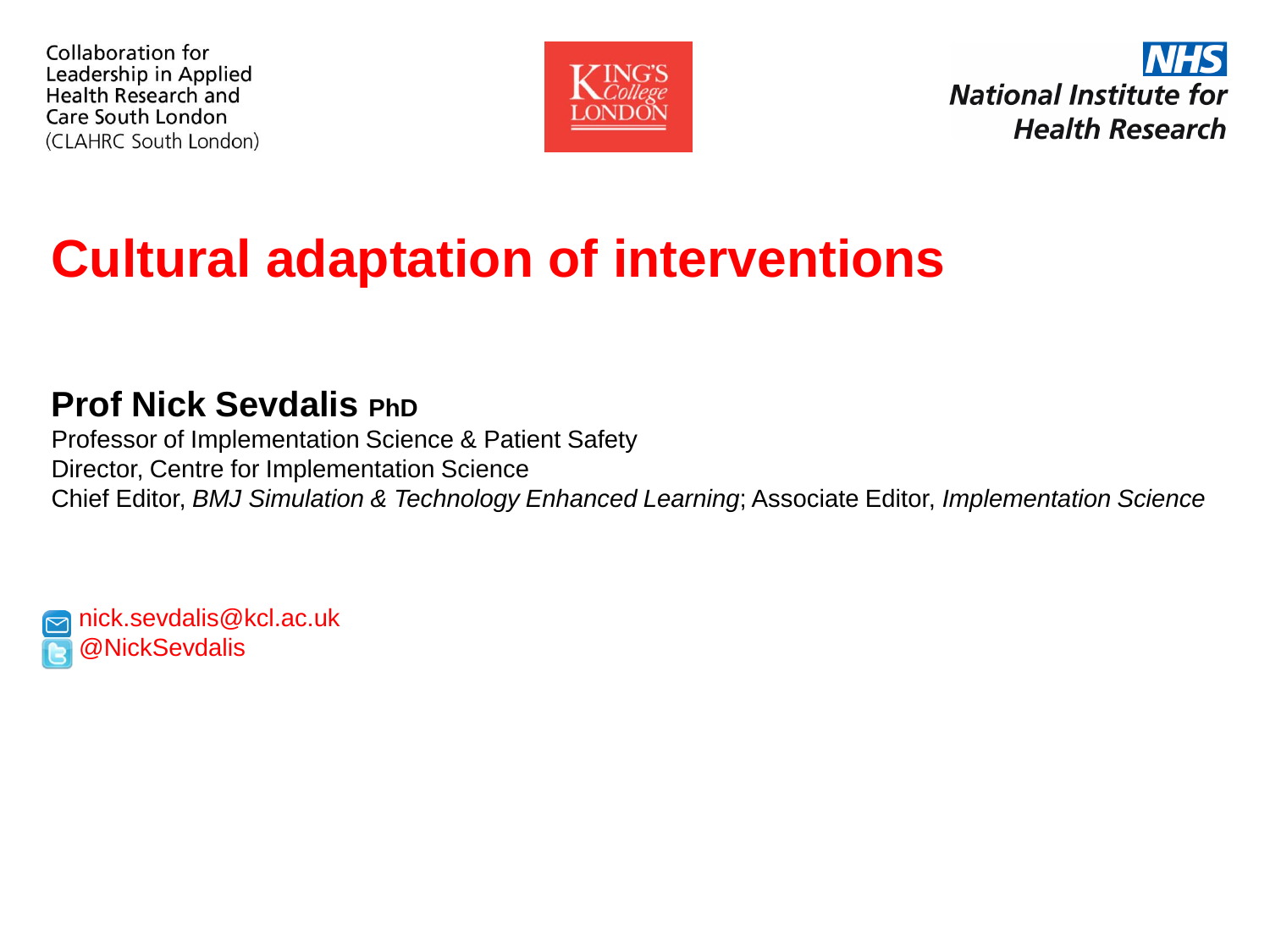

**National Institute for Health Research** 

#### **Aims**

- Offer an overview of facilitation
- Describe the process and intended outcomes of facilitation
- Tips for effective facilitation

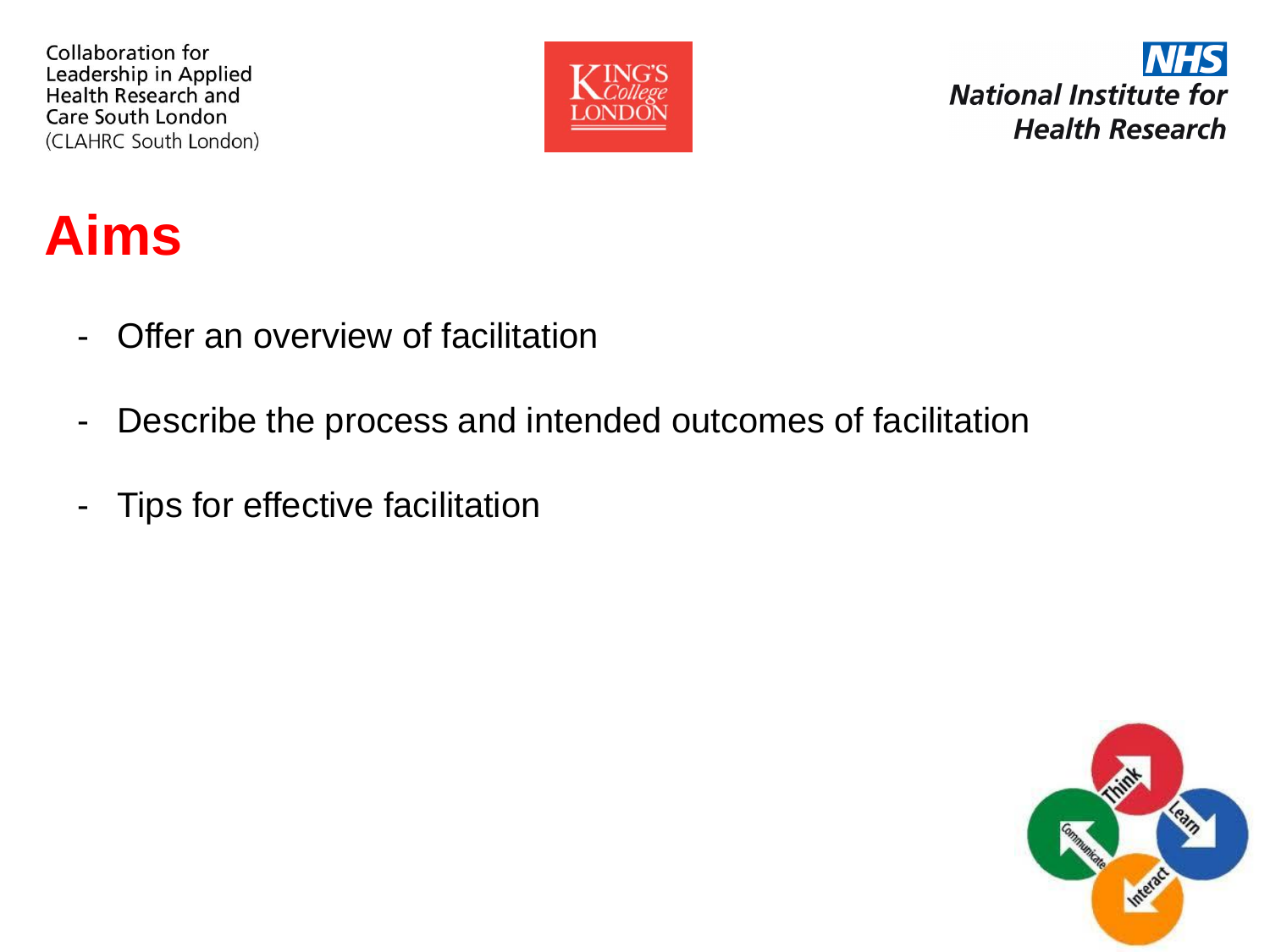



# **Role of facilitator: process**

- Listen and encourage others to speak
- Exploratory and enabling
- Surface difficult issues and help others to do so
- Manage uncertainty
- Use power of credibility to help address issues
- Remain non-judgemental and calm

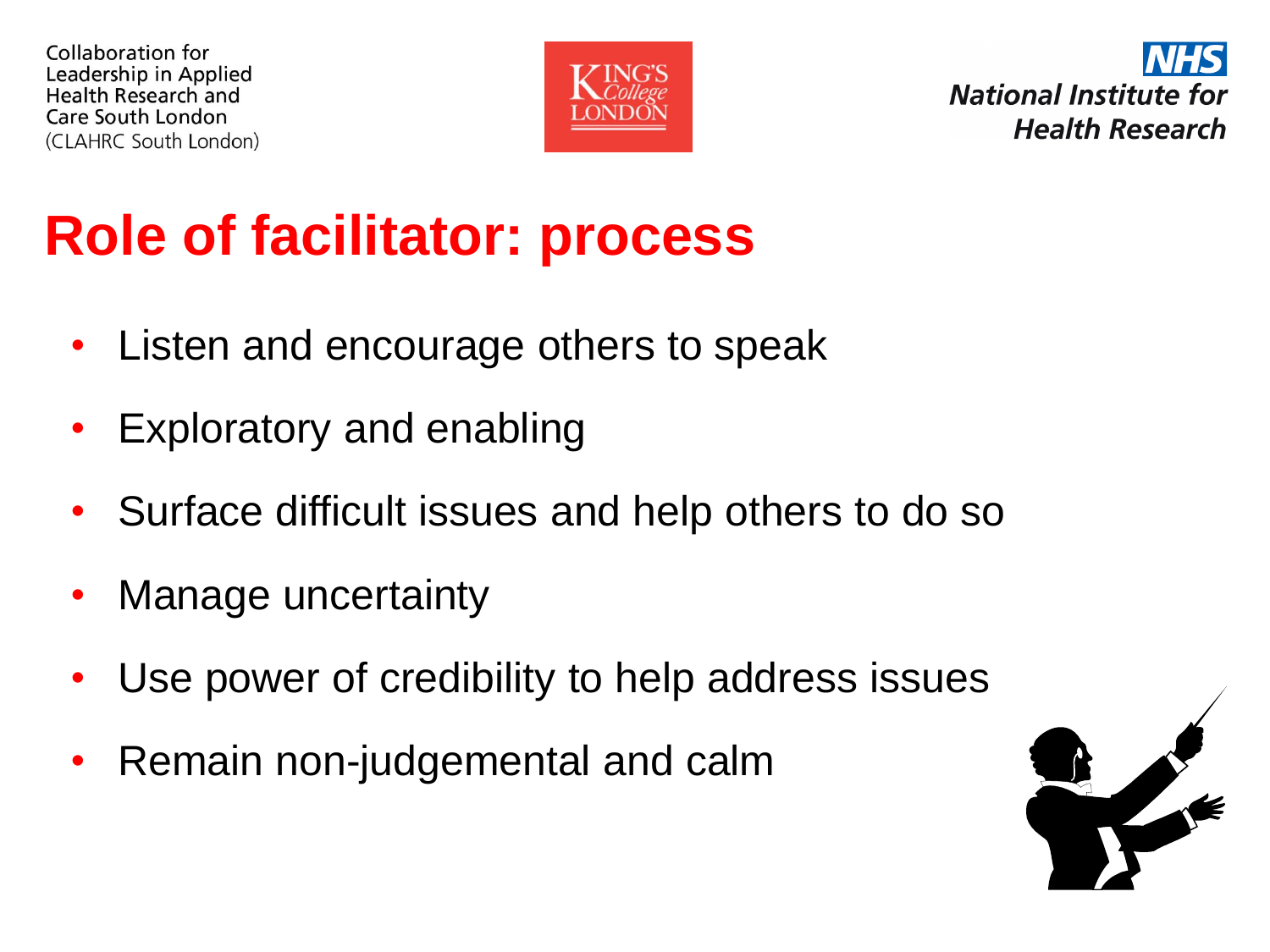



## **Role of facilitator: intended outcomes**

- Keep a task-related focus
- Keep conversation moving forward
- Push for action outcomes
- Manage time
- Ensure that a record is created
- Ensure closure

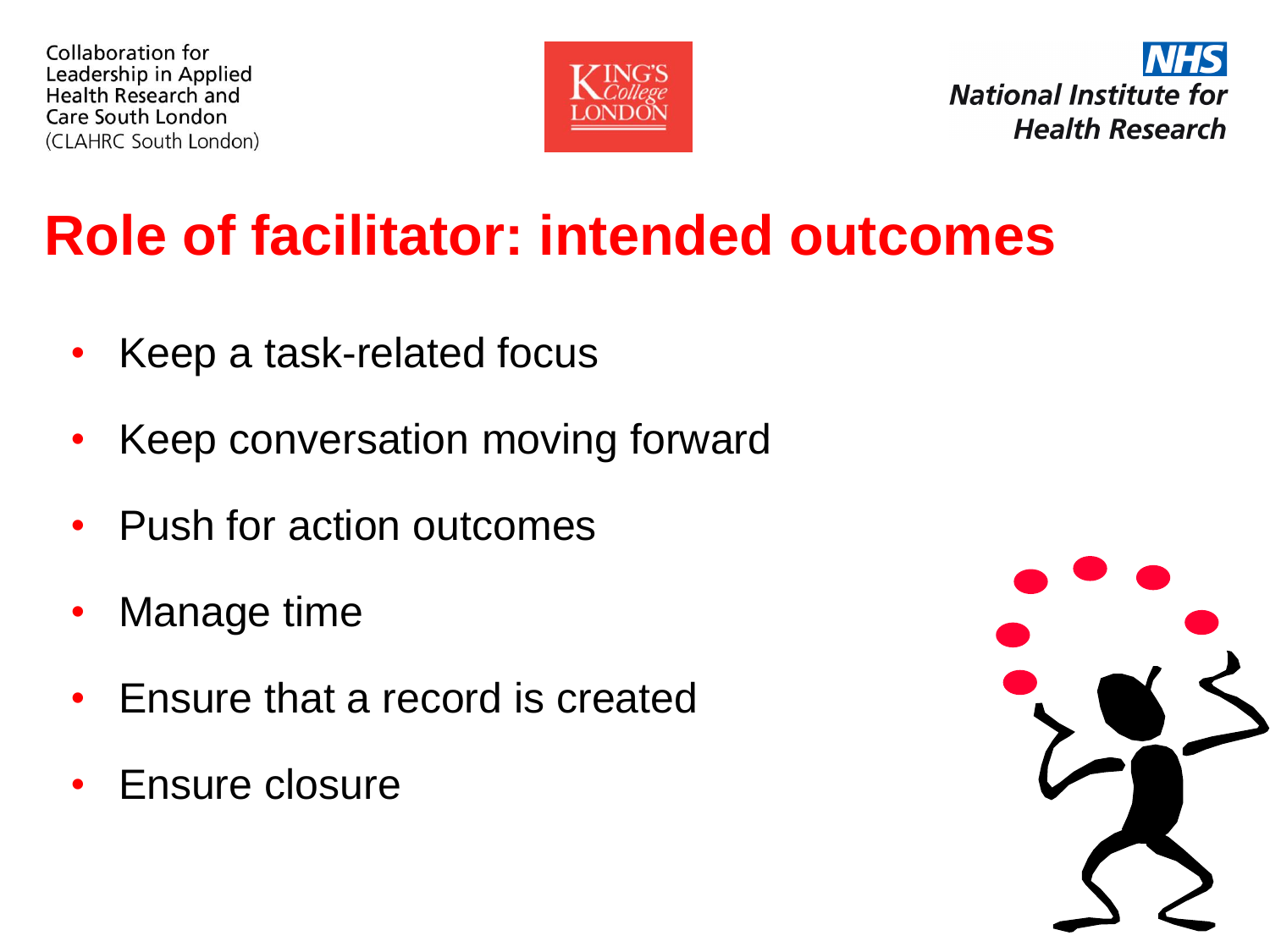

**National Institute for Health Research** 

# **Key facilitation skills**

- Probing without provoking defensiveness
- Reframing issues and positions
- Highlighting areas of agreement/disagreement
- Including all members
- Dealing with domineering participants
- 'Reading'/analyzing/responding to group dynamics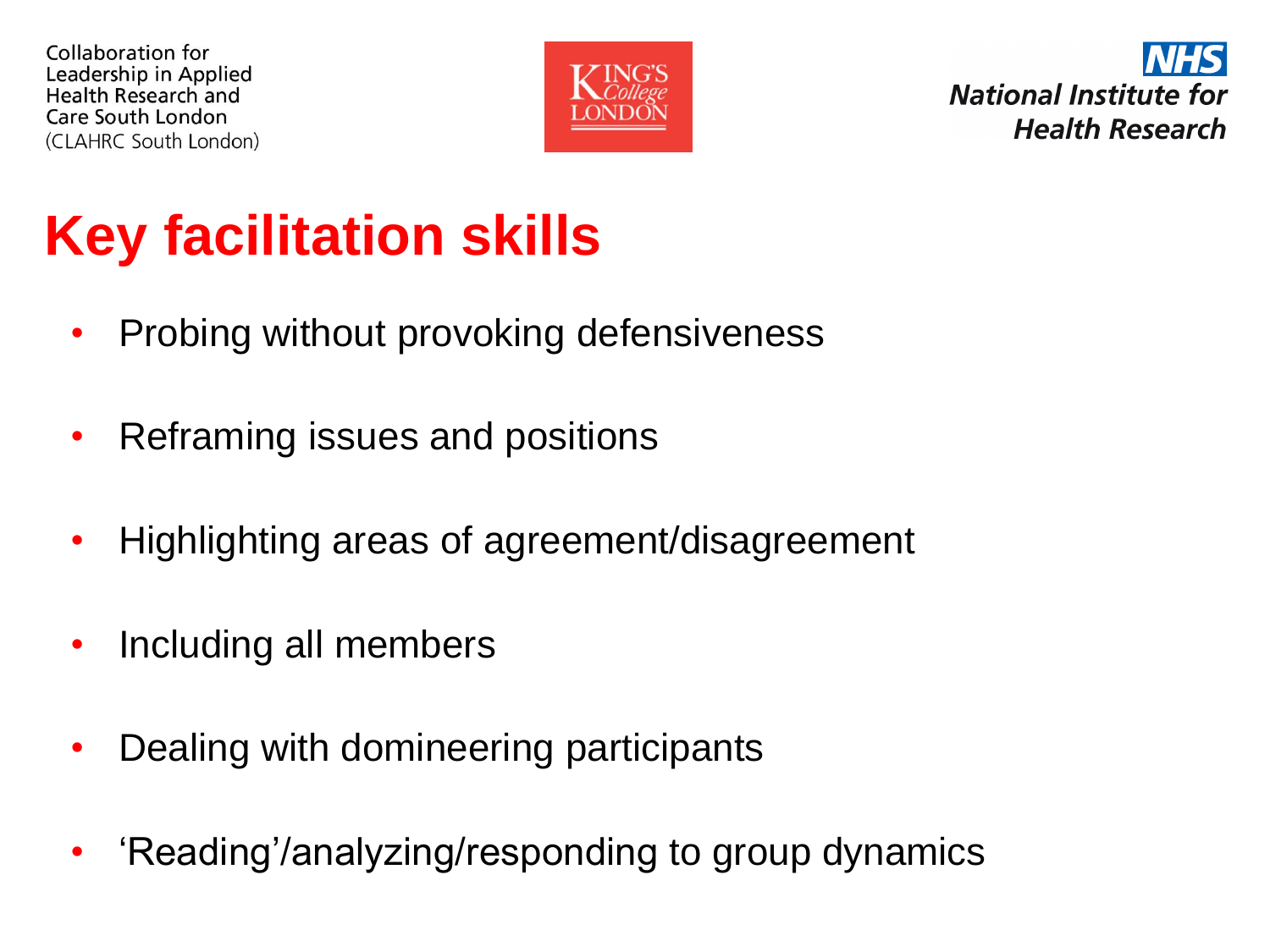



### **'Chatham House' rule: can be useful**

When a meeting, or part thereof, is held under the Chatham House Rule, participants are free to use the information received, but neither the identity nor the affiliation of the  $speaker(s)$ , nor that of any other participant, may be revealed.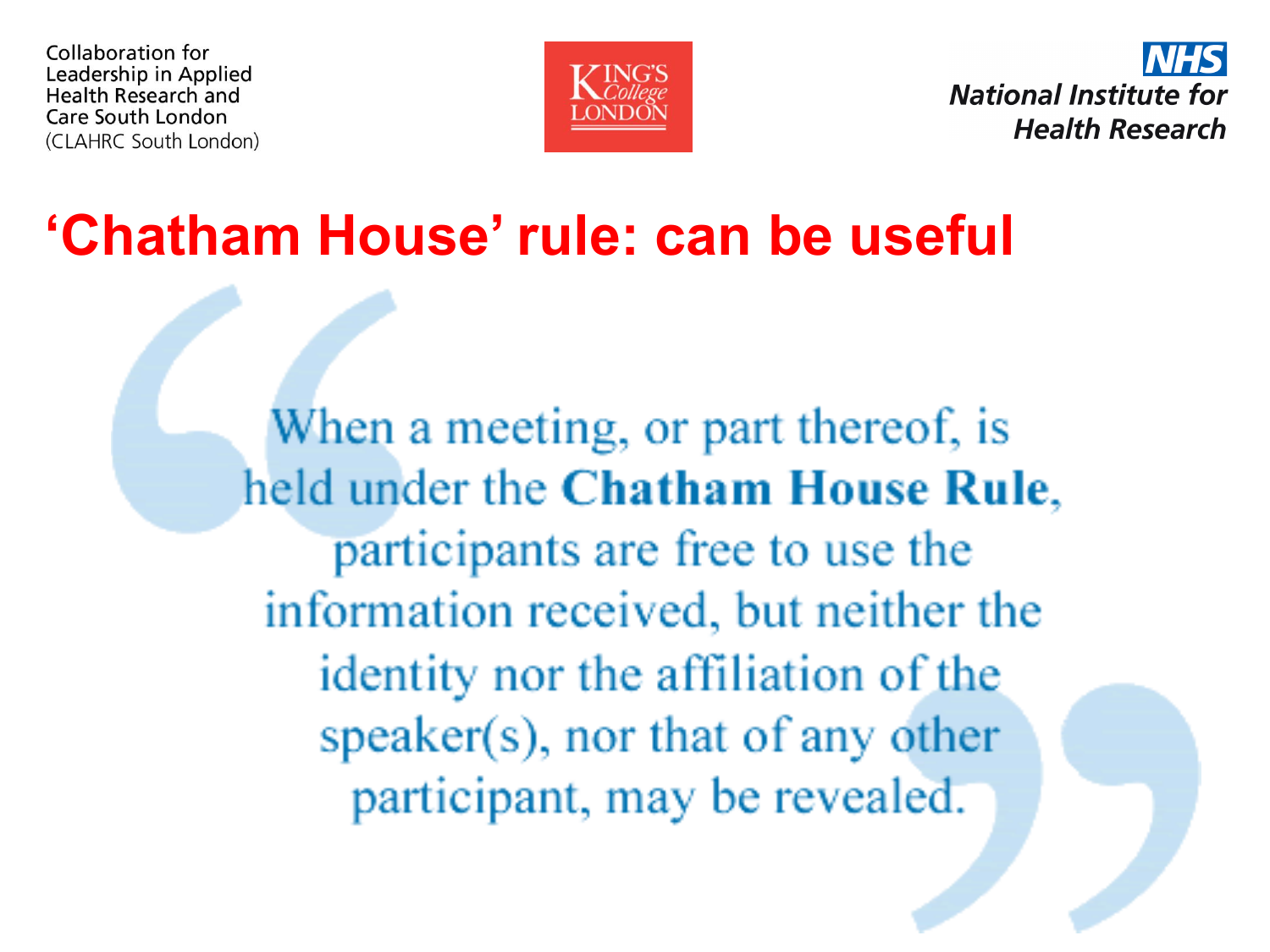## **When you facilitate: practical tips**

- **Introduce yourself** and your role
- Ask **attendees to introduce themselves** and their roles
	- People often have multiple roles ask that the role of relevance is mentioned
	- Do introductions even if it appears most people know each other those who do not may not speak up!
- Remind attendees the **aims of meeting & desired outcomes**
- State the **duration** and whether the meeting is one of many
- **Review agenda** with attendees ask if they have any additional items they wish to discuss
- **Run through** the meeting; apply facilitation skills/principles (see earlier slides)
- **Conclude with actions** (by whom, by when) incl. date for future meeting/event as needed

*Some of the above may be done by the chair-person of the meeting, if there is one; if there is a chair, talk to them and coordinate before the meeting*